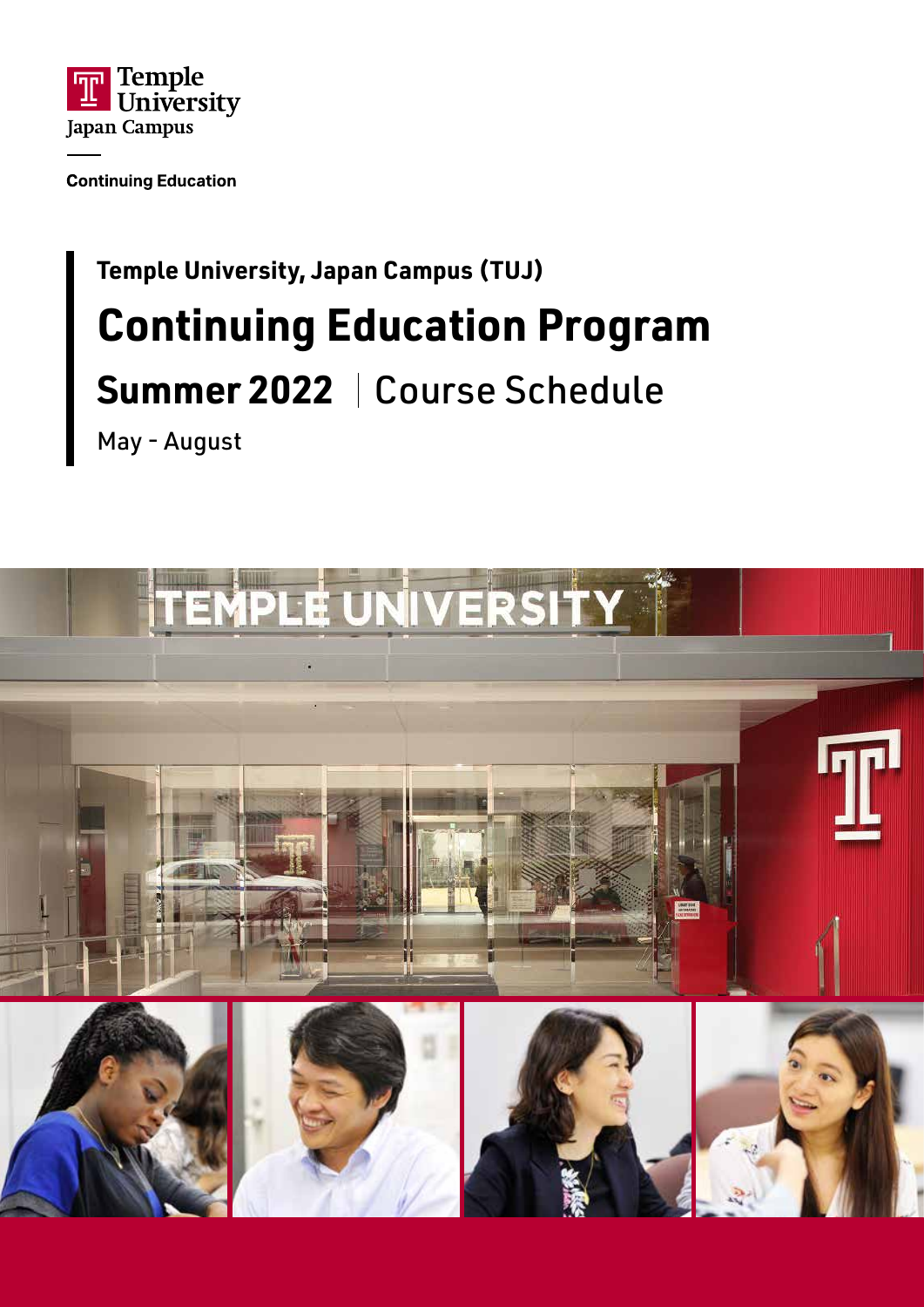## **Welcome to Continuing Education at TUJ!**

TUJ Continuing Education is open to anyone wishing to develop skills for personal and professional advancement. Both online and on-campus courses are taught in English and held on evenings and weekends to accommodate the schedules of working individuals. There are three semesters, with courses starting in January (spring), May (summer), and September (fall).

#### **Summer 2022**

| <b>Application Begins</b><br>Early Bird Discount Deadline<br><b>Information Sessions</b>                      | March 1, 2022<br>March 15, 2022<br>April 9, 2022<br>April 23, 2022<br>May 7, 2022 | March 12,2022 (English   Hybrid)<br>(English   Hybrid)<br>(Japanese   Online)<br>(English   Hybrid) |
|---------------------------------------------------------------------------------------------------------------|-----------------------------------------------------------------------------------|-----------------------------------------------------------------------------------------------------|
| English Level Check<br><b>Application Deadline</b><br>Withdrawal Deadline<br>Semester Begins<br>Semester Ends | March 12, 2022<br>May 10, 2022<br>May 22, 2022<br>May 24, 2022<br>August 13, 2022 |                                                                                                     |

- Please note that some courses have different start and end dates from the normal schedule.
- Registrations submitted after the deadline will be accepted on a space availability basis.
- Please note that the course schedules are subject to change and are only meant as a guide to classes offered at the time of printing.
- Hybrid: You can join at our Setagaya campus or online from home depending on your preference.
- Students are advised to check our website (https://www.tuj.ac.jp/cont-ed) or call our office for the latest and most up-to-date information.

### **Information Session and English Level Check**

Before every semester, we hold information sessions where you can learn about our courses. You can also take a free English Level Check that can help you choose the right courses.

#### **Information Session**

Come join our online/on-campus information sessions to learn all about TUJ Continuing Education. You can find out about the courses and consult with our staff.

March 12,2022 (English | Hybrid) April 9, 2022 (English | Hybrid) April 23, 2022 (Japanese | Online) May 7, 2022 (English | Hybrid)

Register to attend at: www.tuj.ac.jp/cont-ed/about/form-info-session

#### **English Level Check**

If you are planning on taking the English Language or Focus on Specific Language Skills courses or if you'd like to check your English proficiency before applying for the other courses, we recommend that you take the English Level Check first. It is free, and you will have a chance to learn about the program as well.

Sign up here: www.tuj.ac.jp/cont-ed/about/form-english-placement-tokyo

### **Application Procedure**

TUJ Continuing Education has a new online course catalog and registration site!

#### **1. Find and register for a course**

Browse the online catalog of courses and workshops at https://cont-ed. tuj.ac.jp/search. During the registration period, add courses you want to take to your cart. We accept applications on a first-come, first-served basis. We recommend that you apply as early as possible. Your seat will only be reserved upon confirmation of payment.

**2. Confirm the information on your AAI** (Application Acknowledgment and Invoice) **form** 

You will receive an AAI form by email within three business days. **3. Pay the entrance fee (first time only) and your tuition**

After receiving your AAI form, please submit your payment prior to the designated deadline. We accept credit card (VISA or MasterCard) or bank transfer. Please follow the instruction on the AAI form. Please note that students are responsible for paying any bank charges.

#### **TUJ Bank Account Information**

Bank: Mizuho Bank, Azabu Branch (531) Account Number: 8014690 (Futsu) Recipient\*: TUJCONTEDUTEMPLE \*Recipient's name in Katakana: コンテイテンプル

#### **Starting Your Course**

The first day of classes is announced on each course detail page on our website. Room assignments will be posted when you arrive at TUJ on the first day. All on-campus courses are held at the TUJ campus in Sangen-jaya, Setagaya-ku, unless otherwise specified. You will also receive the information by email approximately one week before classes start.

#### **Textbooks**

Please purchase your textbooks after you receive the course confirmation. Students should communicate with the bookstore directly for returns, exchanges, or refunds.

### **Tuition and Fees**

Fees vary according to the type of course and the number of class hours. Please consult our course schedules for the fees applicable to specific courses.

#### **One-Time Entrance Fee**

There is a one-time entrance fee of ¥10,980 (tax included) for new students. Workshops and seminars do not require payment of the entrance fee. Course code suffixed with a dash and WS is a workshop. (e.g. SWC101-WS)

#### **Textbook Fees**

Textbook and/or material fees are separate from the tuition fees. These fees vary by course, but usually range from ¥2,000 to ¥8,000.

### **Tuition Discount Opportunities**

#### **Early-Bird Discount**

As a Continuing Education student, you are entitled to a 15% discount for every course you register for and pay for by the Early-Bird discount deadline.

#### **"Friends of TUJ" Discount Program**

We offer a special discount program called "Friends of TUJ" to employees at corporations and organizations that register with us. Employees at the corporations and organizations enrolled in this discount program will receive 15% off all tuition and fees for any Continuing Education course or workshop. There is no cost for an organization to register for the discount program.

#### **Temple University Student, Alumni and Parent Discount**

As part of our commitment to the lifelong learning of our students, all individuals who are currently enrolled in or have graduated from a TUJ degree program may receive 20% off all tuition and fees for any Continuing Education course or workshop. This offer is also extended to parents of currently enrolled undergraduate students at TUJ.

#### **Refer-A-Friend Campaign**

Please refer a friend or colleague who has never taken a course at the Continuing Education program. Each of you will receive a ¥3500 discount on your next Continuing Education course.

Note: The usage of multiple discounts is not allowed, except the refer-a-friend campaign.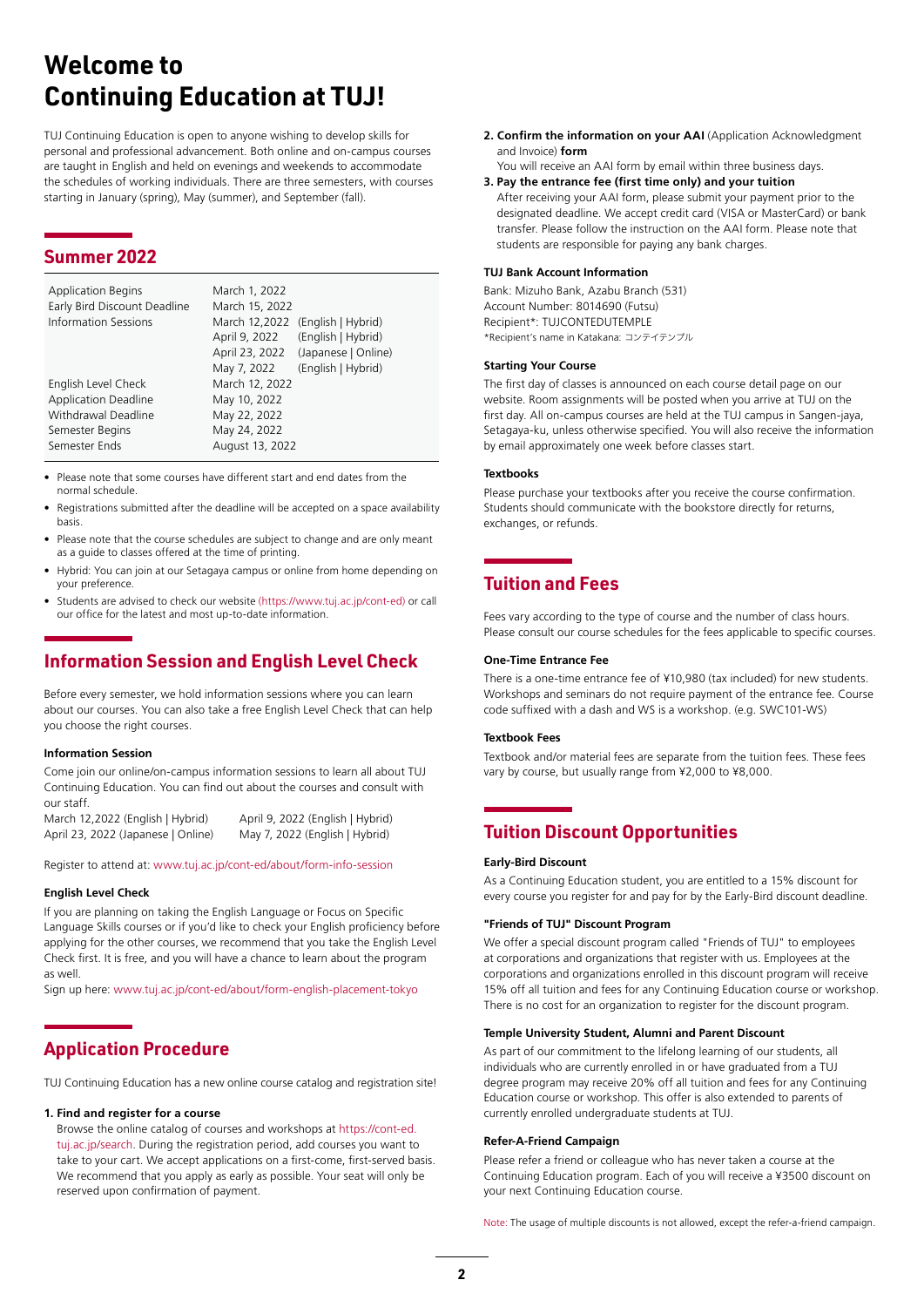## テンプル大学ジャパンキャンパス 生涯教育プログラムへようこそ

テンプル大学ジャパンキャンパス(TUJ)生涯教育プログラムは、幅広い分野において公開 講座を提供する、単位取得を目的としないプログラムです。授業は全て英語で、社会人に も受講しやすいよう夜間や週末に行われます。コースは、春学期(1月)、夏学期(5月)、 秋学期(9月)の3回開講されます。キャンパスとオンラインにて講座を提供しています。 オンライン授業は、どこからでもアクセスができます。コーススケジュールをご覧いただき、 キャンパスとオンラインのどちらで提供されているかご確認ください。

#### 2022年夏学期

| 申込開始日<br>早期お申し込み割引締め切り日<br>プログラム説明会  | 2022年 3月1日<br>2022年 3月15日<br>2022年 4月9日   | 2022年 3月12日 (英語・ハイブリッド)<br>(英語・ハイブリッド)<br>2022年 4月23日 (日本語・オンライン)<br>2022年 5月7日 (英語・ハイブリッド) |
|--------------------------------------|-------------------------------------------|---------------------------------------------------------------------------------------------|
| 英語レベルチェックテスト<br>申込締め切り<br>申込キャンセル最終日 | 2022年 3月12日<br>2022年 5月10日<br>2022年 5月22日 |                                                                                             |
| 学期開始日<br>学期終了日                       | 2022年 5月24日<br>2022年8月13日                 |                                                                                             |

- コースによっては、授業開始・終了日が通常と異なる場合があります。詳しくはホームペー ジをご確認ください.
- 締め切りを過ぎてからのお申込みは、定員に空きのある場合にのみ受け付けます。
- 各コースの残席については電話にてお問い合わせください。
- ハイブリッド:ご希望に応じてキャンパス(世田谷区)での対面・オンライン(Zoom)でご 参加いただくことができます。
- コーススケジュール一覧および最新情報は、生涯教育プログラムのウェブサイトでご覧いた だけます。 (https://www.tuj.ac.jp/jp/cont-ed)

### プログラム説明会と英語レベルチェック

各学期の申し込み時期に合わせて、プログラム説明会を実施しています。また、レベルに合っ たコース選択ができるよう、無料の英語 レベルチェックも実施していますのでぜひご利用く ださい。

#### プログラム説明会

プログラム説明会では、プログラムやコースの説明だけでなく、受講相談なども設けられてい ます。ズームでのオンライン説明会とキャンパスでの対面による説明会があります。ぜひご参加 ください。(参加は任意です) 2022年3月12日(英語・ハイブリッド) 2022年4月9日(英語・ハイブリッド) 2022年4月23日(日本語・オンライン) 2022年5月7日(英語・ハイブリッド)

生涯教育プログラムウェブサイトのオンラインフォームからお申込みください。 www.tuj.ac.jp/jp/cont-ed/about/form-info-session

#### 英語レベルチェック

英語・語学関連コースを受講予定の方には、無料の英語レベルチェックを受けることをお勧め しています。当日はプログラムに関する説明も行います。(参加は任意です) www.tuj.ac.jp/cont-ed/about/form-english-placement-tokyo

#### 受講申し込み方法

テンプル大学ジャパンキャンパス(TUJ)生涯教育プログラムのオンラインコースカタログとオン ライン受講お申込みサイトが新しくなりました!

#### 1. 受講お申込み

オンラインカタログでコース、ワークショップの情報を確認します。(https://cont-ed.tuj. ac.jp/search) 受講したいコースをカートに入れます。受講のお申し込み受け付けは、先着 順とさせていただきます。また、講座は定員になり次第締め切らせていただきますので、 お早めにお申し込みください。受講料お支払いの確認をもって受講の席の確保をさせてい ただきます。

#### 2. 『お申し込み確認書』を受け取る

受講お申込み後、通常3営業日以内にE-mailで『お申し込み確認書(Application Acknowledgement and Invoice form)』をお送りします。

#### 3. 入学金(初回のみ)と受料講料を支払う

『お申し込み確認書』に記載されている授業料をご確認の上、クレジットカード(VISAまた はMasterCard)または銀行振り込みにてお支払いください。お振り込みの際は、必ず振込 依頼人として受講される方のお名前の前にStudent IDをご入力ください。なお、振込手数 料はご自身の負担となります。

#### 支店: みずほ銀行麻布支店(531)

口座番号: 普通口座8014690

受取人(※): TUJCONTEDUグチテンプルキヨウイクサポート ※カタカナの場合は「コンテイテンプル」とご入力ください。

#### 受講開始日

ウェブサイトの各コース詳細ページにて講座の受講開始日をご確認ください。受講生には、 授業初日の1週間前を目安に教室番号をご案内します。受講開始日に指定の教室にお越しく ださい。

#### テキストについて

テキストの詳細は、オフィスよりご案内いたします。各自、オンラインまたは書店などでお買い 求めください。(返品、交換、返金などについは、直接購入先にお問い合わせください。)

#### 受講料と諸費用

受講料はコースによって異なります。コーススケジュール一覧をご参照ください。

#### 入学金(初回のみ)

初めて受講される方のみ、入学金10,980円(税込)が必要となります。セミナー・ワークショッ プのみを受講される方は、入学金は不要です。コース番号の末尾に「-WS」があるものがワー クショップです。

#### テキスト・教材費

テキスト・教材費は受講料に含まれておりません。別途ご購入いただく講座もありますので、 あらかじめご了承ください。テキスト・教材費にかかる費用は、受講されるコースによって異な りますが、通常2,000円から8,000円程度です。

#### 受講費・入学金(初回のみ)割引制度について

#### 早期お申し込み割引

指定の期間内にお申込みとお支払いを完了された場合、受講料が15%割引となります。

#### 「Friends of TUJ」特別割引

 「Friends of TUJ」特別割引プログラムに参加いただいた企業、団体・組織に勤務されている 方は、コース、ワークショップ、セミナーの受講料と入学金が15%割引となります。ご登録には費 用は一切かかりません。

#### テンプル大学在学生、卒業生ならびに学部生の保護者割引

本校学生の生涯学習に向けた取り組みの一環となる割引制度です。テンプル大学学位取得プ ログラムの在学生また卒業生は、生涯教育プログラムの全コースならびにワークショップにつ いて、受講料と入学金の20%割引を受けることができます。この割引制度は、テンプル大学に 現在在籍している学部生の保護者にも適用されます。

#### お友達紹介キャンペーン

テンプル大学ジャパンキャンパス生涯教育プログラムのコースをまだ受講したことがない、 お友達やご親戚をご紹介ください。お友達、ご紹介者ともに、生涯教育プログラム受講料から 3,500円の割引が受けられます。

注記: 割引制度の併用はできませんのでご了承ください。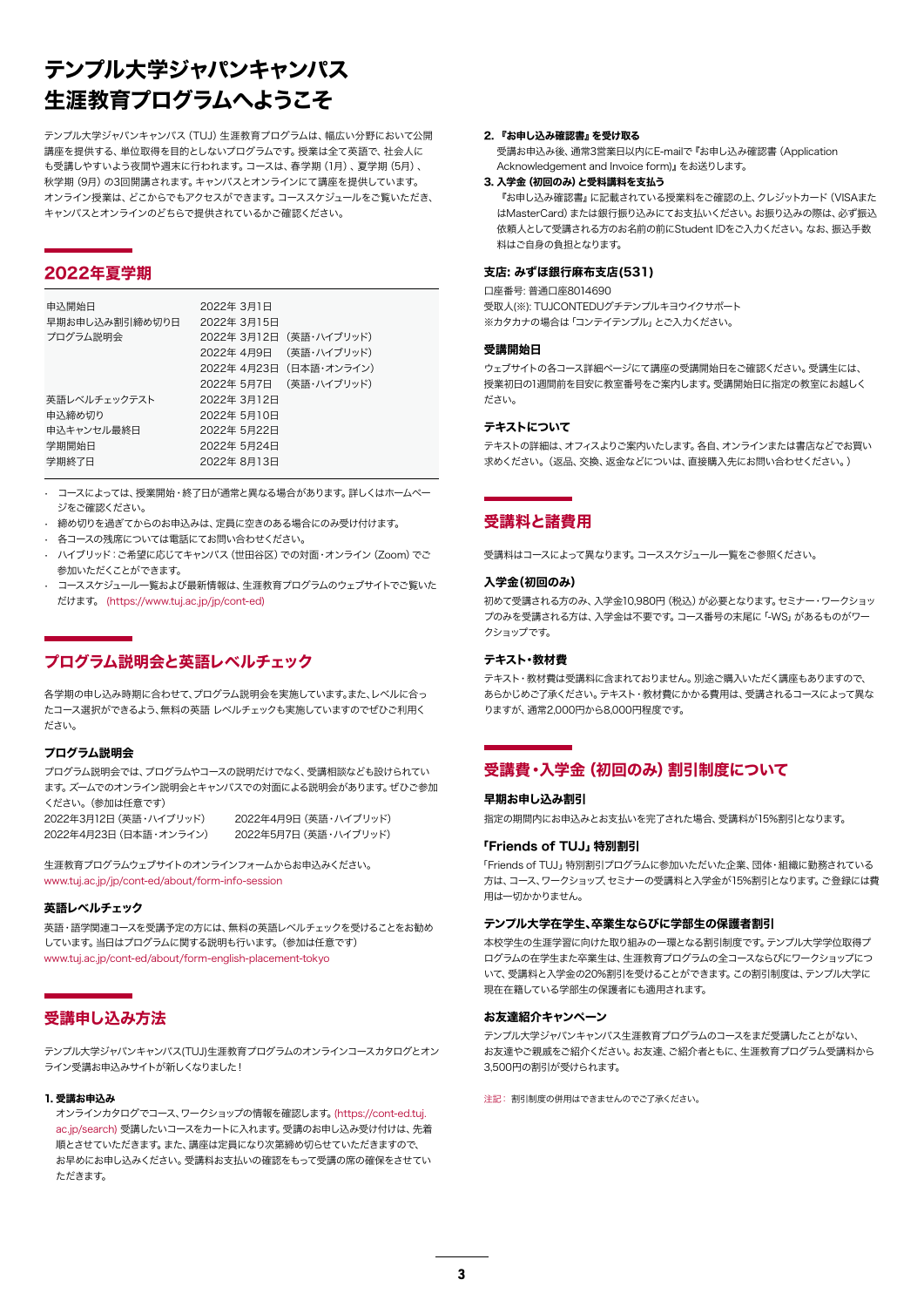## Summer 2022 | Course Schedule

## **Language Development Courses**

#### **English**

#### **-** *General English Courses*

| <b>Course Title</b>                         | <b>Course Code</b> | <b>Format</b> | <b>Hours</b> | <b>Days</b> | <b>Times</b>   | <b>Sessions</b> | <b>Start Date</b> | <b>End Date</b> | Course<br>Fee |
|---------------------------------------------|--------------------|---------------|--------------|-------------|----------------|-----------------|-------------------|-----------------|---------------|
| General English Course - Basic Beginner     | GEC102             | On-campus     | 40           | Sat         | $9:00 - 12:50$ | 10              | <b>TBD</b>        |                 | 63999         |
| General English Course - High Beginner      | GEC201             | Online        | 40           | Tue & Thurs | 19:10-21:00    | 20              | 5/24/2022         | 7/28/2022       | 63999         |
| General English Course - High Beginner      | <b>GEC202</b>      | On-campus     | 40           | Sat         | 9:00-12:50     | 10              | 5/28/2022         | 7/30/2022       | 63999         |
| General English Course - Lower Intermediate | GEC301             | Online        | 40           | Tue & Thurs | 19:10-21:00    | 20              | 5/24/2022         | 7/28/2022       | 63999         |
| General English Course - Lower Intermediate | GEC302             | On-campus     | 40           | Sat         | 9:00-12:50     | 10              | 5/28/2022         | 7/30/2022       | 63999         |
| General English Course - Intermediate       | GEC401             | Online        | 40           | Tue & Thurs | 19:10-21:00    | 20              | 5/24/2022         | 7/28/2022       | 63999         |
| General English Course - Intermediate       | GEC402             | On-campus     | 40           | Sat         | 9:00-12:50     | 10              | 5/28/2022         | 7/30/2022       | 63999         |
| General English Course - High Intermediate  | GEC501             | Online        | 40           | Tue & Thurs | 19:10-21:00    | 20              | 5/24/2022         | 7/28/2022       | 63999         |
| General English Course - High Intermediate  | <b>GEC502</b>      | On-campus     | 40           | Sat         | 9:00-12:50     | 10              | 5/28/2022         | 7/30/2022       | 63999         |
| General English Course - Advanced           | GEC601             | Online        | 40           | Tue & Thurs | 19:10-21:00    | 20              | 5/24/2022         | 7/28/2022       | 63999         |
| General English Course - Advanced           | GEC602             | On-campus     | 40           | Sat         | 9:00-12:50     | 10              | 5/28/2022         | 7/30/2022       | 63999         |
| Jump Right In                               | <b>JRI101</b>      | On-campus     | 20           | Sat         | 13:30-17:20    | 5               |                   | Spring '23      | 31999         |

#### *- Speaking and Listening*

| <b>Course Title</b>                              | <b>Course Code</b> | Format    | <b>Hours</b> | <b>Days</b>  | <b>Times</b> | <b>Sessions</b> | <b>Start Date</b> | <b>End Date</b> | Course<br>Fee |
|--------------------------------------------------|--------------------|-----------|--------------|--------------|--------------|-----------------|-------------------|-----------------|---------------|
| <b>Business English Simulation</b>               | <b>BES101-S</b>    | Online    | 20           | Sat          | 9:00-10:50   | 10              | 5/28/2022         | 7/28/2022       | 49999         |
| <b>Business Meetings and Presentation Skills</b> | <b>BPS101</b>      | On-campus | 30           | Sat          | 11:00-13:20  | 12              | 5/28/2022         | 8/13/2022       | 59999         |
| <b>Crosscultural Communication Topics</b>        | <b>CCT101</b>      | Online    | 20           | <b>Thurs</b> | 17:10-19:00  | 10              | 5/26/2022         | 7/28/2022       | 49999         |
| <b>English through Music</b>                     | <b>ETM101</b>      | On-campus | 10           | Sat          | 15:00-16:50  | 5               | 5/28/2022         | 6/25/2022       | 49999         |
| Understanding Film Culture and History           | <b>FLM101</b>      | On-campus | 10           | Sat          | 15:00-16:50  | 5               | 7/2/2022          | 7/30/2022       | 49999         |
| Listening to and Discussing News                 | <b>LDN101</b>      | On-campus | 20           | Sat          | 13:00-14:50  | 10              | 5/28/2022         | 7/28/2022       | 49999         |
| Pronunciation / Rapid Listening Skills           | <b>PRL101</b>      | Online    | 20           | Tue          | 19:10-21:00  | 10              | 5/24/2022         | 7/26/2022       | 49999         |
| Introduction to Global Issues                    | IGI101             | Online    | 20           | Tue          | 19:00-21:00  | 10              | Fall '22          |                 | 49999         |
| Issues, Ideas and Opinions                       | $IIO1O1-S$         | Online    | 20           | Sat          | 12:00-13:50  | 10              | <b>Fall '22</b>   |                 | 49999         |
| Intonation: Learn the Music of the Language      | <b>LML101</b>      | On-campus | 10           | Sat          | 15:30-17:20  | 5               | Spring '23        |                 | 24999         |
| Public Speaking for Professionals                | <b>PSP101</b>      | On-campus | 20           | Tue          | 19:10-21:30  | 8               | <b>Fall '22</b>   |                 | 49999         |
| Speak Naturally - Speed, Fluency and Rhythm      | <b>SPN101</b>      | On-campus | 20           | Wed          | 19:10-21:30  | 8               | <b>Fall '22</b>   |                 | 49999         |
| Assertiveness Workshop                           | <b>ASW101-WS</b>   | On-campus | 6            | Sat          | 10:00-16:30  | 1               | TBD               |                 | 17999         |
| Communication Skills for Business Professionals  | CSB101-WS          | On-campus | 6            | Sat          | 10:00-16:30  | $\mathbf{1}$    | TBD               |                 | 17999         |
| English for Tourism and Hospitality              | ETH101-WS          | On-campus | 6            | Sat          | 10:00-16:30  | 1               | <b>TBD</b>        |                 | 17999         |
| English through Music                            | ETM101-WS          | On-campus | 6            | Sat          | 10:00-16:30  | $\mathcal{I}$   | <b>TBD</b>        |                 | 17999         |
| Spontaneity: The Art of Improvisation            | <b>IMP101-WS</b>   | On-campus | 6            | Sat          | 10:00-16:30  | 1               | <b>TBD</b>        |                 | 17999         |
| Language Learning and the Brain                  | LLB101-WS          | On-campus | 6            | Sat          | 10:00-16:30  | $\mathbf{1}$    | <b>TBD</b>        |                 | 17999         |
| Speak with Confidence                            | <b>SWC101-WS</b>   | On-campus | 6            | Sat          | 10:00-16:30  | 1               | <b>TBD</b>        |                 | 17999         |
| The Art of Laughter                              | AOL101-WS          | On-campus | 6            | Sat          | 10:00-16:30  | 1               | <b>TBD</b>        |                 | 17999         |

#### *- Reading and Writing*

| <b>Course Title</b>                         | <b>Course Code</b> | <b>Format</b> | <b>Hours</b> | <b>Days</b> | <b>Times</b> | <b>Sessions</b> | <b>Start Date</b> | <b>End Date</b> | Course<br>Fee |
|---------------------------------------------|--------------------|---------------|--------------|-------------|--------------|-----------------|-------------------|-----------------|---------------|
| <b>English Writing for General Purposes</b> | GEW101             | On-campus     | 20           | Sat         | 9:00-10:50   | 10              | 5/28/2022         | 7/30/2022       | 51999         |
| <b>Writing Basics</b>                       | <b>WBA101</b>      | On-campus     | 20           | Sat         | 11:00-12:50  | 10              | 5/28/2022         | 7/30/2022       | 51999         |
| <b>Effective Business Writing</b>           | <b>BWT101</b>      | Hybrid        | 20           | Sat         | 11:00-12:50  | 10              | Fall '22          |                 | 51999         |
| Business Report and Technical Writing       | <b>BWT202</b>      | On-campus     | 20           | Sat         | 13:30-15:20  | 10              | Fall '22          |                 | 51999         |
| Business Vocabulary & Idioms                | <b>BVO101</b>      | Online        | 20           | Sun         | 13:30-15:20  | 10              | Spring '23        |                 | 51999         |
| Critical Thinking Skills                    | CTS101             | On-campus     | 20           | Wed         | 19:10-21:30  | 10              | <b>TBD</b>        |                 | 51999         |
| Introduction to Academic Writing            | <b>IAW101-S</b>    | On-campus     | 20           | Tue         | 19:10-21:30  | 8               | <b>TBD</b>        |                 | 51999         |
| Creative Writing: Telling the Story         | <b>ICW102</b>      | On-campus     | 20           | Thurs       | 19:10-21:00  | 10              | Fall '22          |                 | 51999         |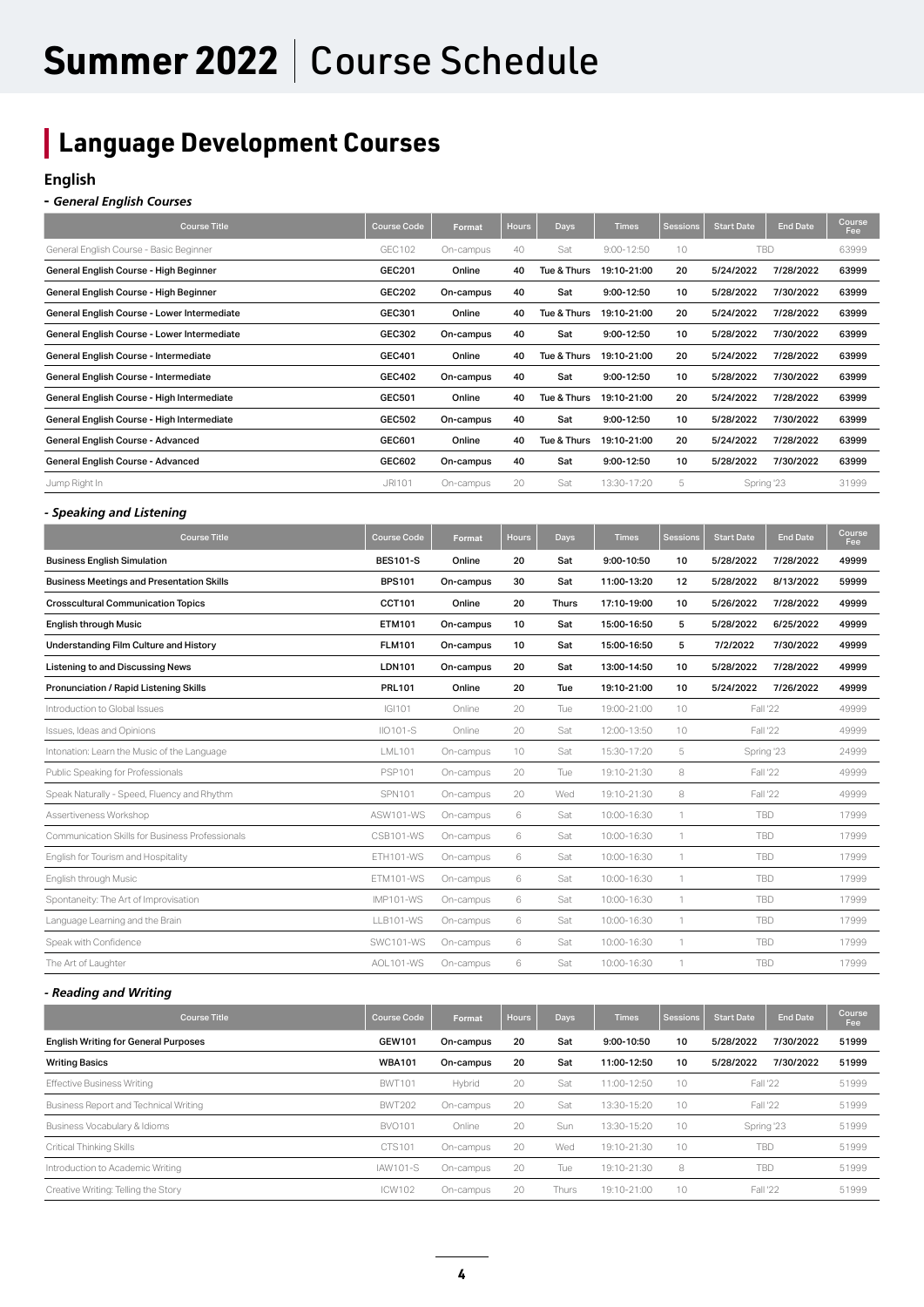#### *- Test Preparation*

| <b>Course Title</b>                               | Course Code     | Format    | <b>Hours</b> | <b>Days</b> | <b>Times</b> | <b>Sessions</b> | <b>Start Date</b> | <b>End Date</b> | Course<br>Fee |
|---------------------------------------------------|-----------------|-----------|--------------|-------------|--------------|-----------------|-------------------|-----------------|---------------|
| TOEFL IBT Prep Course - IBT45-79                  | TOEFL-45        | Online    | 20           | Sat         | 10:00-12:50  | 10              | 5/28/2022         | 7/30/2022       | 49999         |
| TOEFL IBT Prep Course - iBT80-100                 | TOEFL-80        | Online    | 20           | Sat         | 13:30-15:20  | 10              | 5/28/2022         | 7/30/2022       | 49999         |
| Basic English Grammar                             | GRA101          | On-campus | 20           | Wed         | 19:10-21:00  | 10              | Fall '22          |                 | 49999         |
| <b>IELTS Preparation Course</b>                   | IELT-1          | On-campus | 20           | Sat         | 15:00-17:20  | 8               | Fall '22          |                 | 49999         |
| Preparation for TOEIC Listening & Reading 500-650 | <b>TOE100</b>   | On-campus | 20           | Wed         | 19:10-21:00  | 10              | TBD               |                 | 49999         |
| Preparation for TOEIC Listening & Reading 730-800 | <b>TOE101</b>   | On-campus | 20           | Sat         | 13:00-14:50  | 10              | TBD               |                 | 49999         |
| Preparation for TOEIC Speaking & Writing Tests    | <b>TOE202-S</b> | On-campus | 10           | Sat         | 13:00-14:50  | 5               | <b>TBD</b>        |                 | 24999         |
| Writing for Standardized Tests                    | <b>WST101</b>   | On-campus | 20           | Sat         | 15:00-17:20  | 8               | Fall '22          |                 | 49999         |

#### **Japanese**

| <b>Course Title</b>                                               | <b>Course Code</b> | <b>Format</b> | <b>Hours</b> | Days        | <b>Times</b>   | <b>Sessions</b> | <b>Start Date</b> | <b>End Date</b> | Course<br>Fee |
|-------------------------------------------------------------------|--------------------|---------------|--------------|-------------|----------------|-----------------|-------------------|-----------------|---------------|
| Lower Intermediate Japanese Language Course                       | <b>JSL201</b>      | Online        | 25           | Sat         | 12:00-14:20    | 10              | 5/28/2022         | 7/30/2022       | 43999         |
| Japanese Newspaper and TV News (Intermediate)                     | <b>JSL204</b>      | Online        | 20           | Sat         | 9:00-10:50     | 10              | 5/28/2022         | 7/30/2022       | 43999         |
| Preparation For JLPT N1                                           | <b>JSL208</b>      | Online        | 20           | Tue & Thurs | 19:10-21:00    | 10              | 5/24/2022         | 6/23/2022       | 43999         |
| Intermediate Grammar and Speaking                                 | <b>JSL218</b>      | Online        | 20           | Sat         | 15:00-16:50    | 10              | 5/28/2022         | 7/30/2022       | 43999         |
| Useful Japanese Conversation A                                    | <b>JSL101</b>      | On-campus     | 25           | Sat         | $9:00 - 11:20$ | 10              | Fall '22          |                 | 54999         |
| Advanced Beginner Japanese Language Course                        | <b>JSL200</b>      | On-campus     | 25           | Sat         | 12:00-14:20    | 10              |                   | Fall '22        | 54999         |
| Preparation for the Nihongo Nouryoku Shiken-N2                    | <b>JSL205</b>      | Online        | 20           | Wed         | 19:10-21:00    | 10              |                   | Fall '22        | 43999         |
| Intermediate Reading and Speaking                                 | <b>JSL217</b>      | Online        | 20           | Sat         | 15:00-16:50    | 10              |                   | Fall '22        | 43999         |
| Practical Business Japanese (Speaking and Writing) (Intermediate) | <b>JSL223</b>      | Online        | 20           | Wed         | 19:10-21:00    | 10              | Spring '23        |                 | 43999         |
| Japanese Business Writing (Intermediate to Advanced)              | <b>JSL225</b>      | Online        | 20           | Sat         | $9:00 - 10:50$ | 10              | Fall '22          |                 | 43999         |
| Survival Japanese                                                 | <b>JSL103-WS</b>   | Online        | 6            | Sun         | 10:00-11:30    | 4               |                   | Spring '23      | 17999         |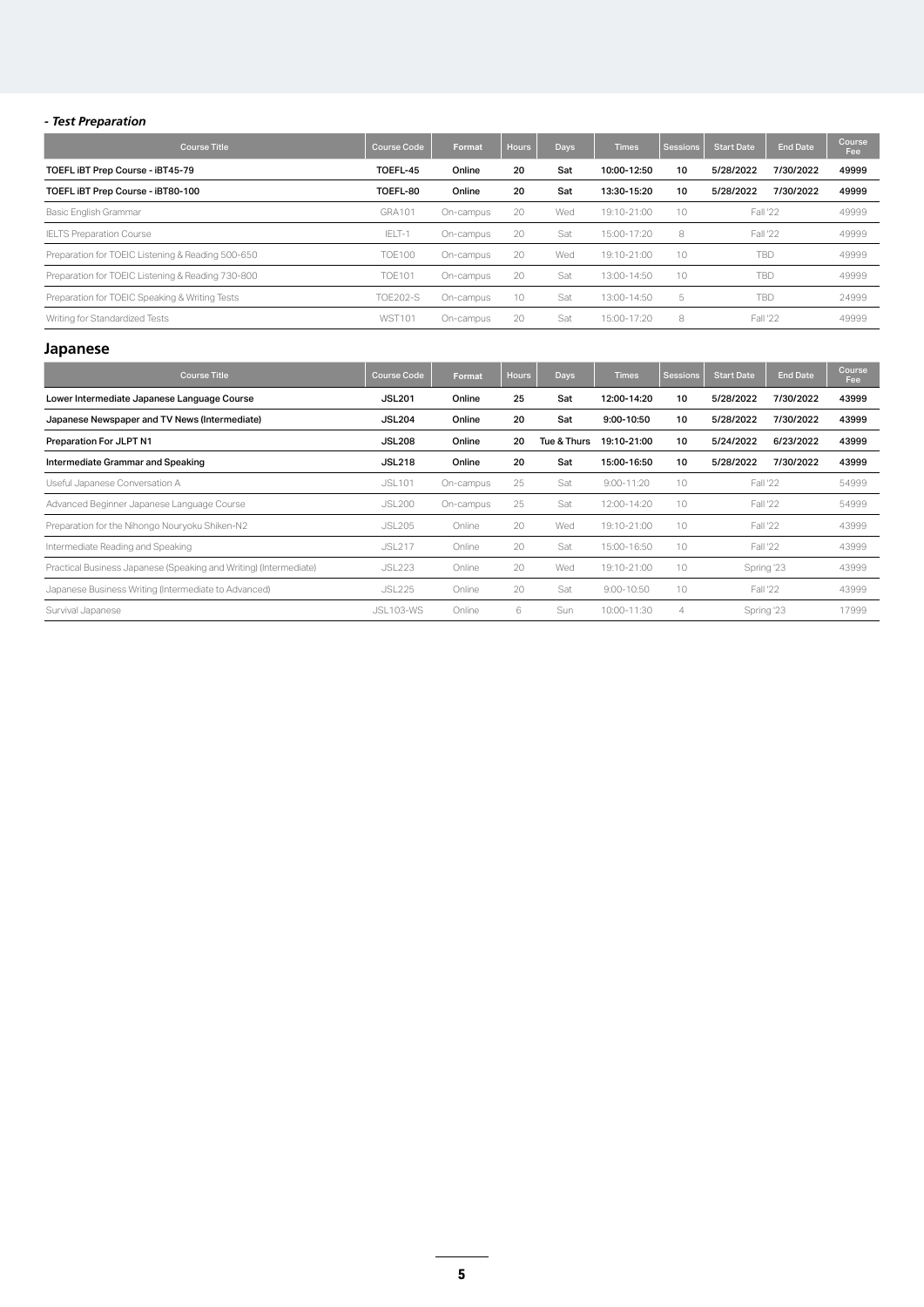## Summer 2022 | Course Schedule

## **Professional Development Courses**

#### **Accounting, Investment and Finance**

| <b>Course Title</b>                                        | <b>Course Code</b> | Format    | <b>Hours</b> | <b>Days</b> | <b>Times</b>   | <b>Sessions</b> | <b>Start Date</b> | End Date  | Course<br>Fee |
|------------------------------------------------------------|--------------------|-----------|--------------|-------------|----------------|-----------------|-------------------|-----------|---------------|
| <b>Managerial Accounting</b>                               | <b>BMA101</b>      | Hybrid    | 20           | Sat         | 9:00-10:50     | 10              | 5/28/2022         | 7/30/2022 | 59999         |
| Accounting and Financial Analysis for Non-Accountants      | AFA101             | On-campus | 20           | Sat         | 11:00-12:50    | 10              | <b>TBD</b>        |           | 59999         |
| Auditing                                                   | AUD <sub>101</sub> | On-campus | 20           | Sat         | 15:00-16:50    | 10              | <b>TBD</b>        |           | 59999         |
| Business Analysis and Valuation Using Financial Statements | <b>BAV101</b>      | On-campus | 20           | Sat         | 13:30-15:20    | 10              | Spring '23        |           | 59999         |
| Financial Accounting INTENSIVE - Introductory              | <b>BFA102</b>      | On-campus | 30           | Sat         | 10:00-12:50    | 10              | Fall '22          |           | 89999         |
| Japanese Accounting Basics for Non-Japanese                | <b>BFA104</b>      | On-campus | 20           | Sat         | $9:00 - 10:50$ | 10              | Spring '23        |           | 59999         |
| Intermediate Financial Accounting                          | <b>BFA201</b>      | On-campus | 20           | Sat         | 13:00-14:50    | 10              | <b>TBD</b>        |           | 59999         |
| Corporate Finance                                          | CFI101             | On-campus | 20           | Sat         | 15:30-17:50    | 8               | Fall '22          |           | 59999         |
| Fundamentals of Investments and Trading Securities         | FOI101             | On-campus | 20           | Sat         | 15:30-17:20    | 10              | <b>TBD</b>        |           | 59999         |
| Personal Financial Management                              | FOI104             | Online    | 10           | Sat         | $9:00 - 10:50$ | 5               | Spring '23        |           | 24999         |
| Real Estate Investment: Experience-Based Learning          | <b>REI103</b>      | On-campus | 10           | Sat         | 15:00-16:50    | 5               | Spring '23        |           | 24999         |
| Introduction to Day Trading                                | <b>FOI103-WS</b>   | On-campus | 6            | Sat         | 10:00-16:30    |                 | Fall '22          |           | 17999         |
| <b>Stock Valuation Using Excel</b>                         | <b>FOI201-WS</b>   | On-campus | 6            | Sat         | 10:00-16:30    |                 | <b>TBD</b>        |           | 17999         |
| Introduction to Real Estate Investment Principles          | <b>REI102-WS</b>   | On-campus | 12           | Sat         | 10:00-16:30    | 2               | <b>TBD</b>        |           | 35999         |
| Revenue Management                                         | <b>RMN101-WS</b>   | Online    | 6            | Sat         | 11:00-12:30    | 4               | <b>TBD</b>        |           | 17999         |

#### **Data Analytics and Programming**

| <b>Course Title</b>                 | <b>Course Code</b> | Format    | <b>Hours</b> | Days    | <b>Times</b> | <b>Sessions</b> | <b>Start Date</b> | <b>End Date</b> | Course<br>Fee |
|-------------------------------------|--------------------|-----------|--------------|---------|--------------|-----------------|-------------------|-----------------|---------------|
| <b>AWS Cloud Foundations</b>        | <b>AWS101</b>      | On-demand | 20           | $\star$ | $\star$      | $\star$         | $\star$           | $\star$         | 59999         |
| <b>AWS Cloud Developing</b>         | <b>AWS201</b>      | On-demand | 20           | $\star$ | $\star$      | ÷               | $\star$           | $\star$         | 59999         |
| <b>AWS Cloud Architecting</b>       | <b>AWS202</b>      | On-demand | 20           | $\star$ | $\star$      | $\star$         | $\star$           | $\star$         | 59999         |
| <b>AWS Cloud Operations</b>         | <b>AWS203</b>      | On-demand | 20           | $\star$ | $\star$      | $\star$         | $\star$           | $\star$         | 59999         |
| Data Analytics                      | <b>DTA101</b>      | On-campus | 20           | Thurs   | 19:40-21:30  | 10              |                   | TBD             | 59999         |
| <b>Basic Statistics</b>             | <b>DTA102</b>      | On-campus | 20           | Sat     | 13:30-15:20  | 10              | <b>Fall '22</b>   |                 | 59999         |
| Basic Statistics Using Python and R | <b>PYR102</b>      | On-campus | 20           | Sat     | 15:30-17:20  | 10              | Fall '22          |                 | 59999         |

\* On-demand: Fully online self-paced asynchronous courses, which must be completed within 3 months.

#### **Design**

| <b>Course Title</b>                          | <b>Course Code</b> | Format    | <b>Hours</b> | Days  | <b>Times</b>   | <b>Sessions</b> | <b>Start Date</b> | <b>End Date</b> | Course<br>Fee |
|----------------------------------------------|--------------------|-----------|--------------|-------|----------------|-----------------|-------------------|-----------------|---------------|
| Design Thinking and Innovation               | <b>PSY201</b>      | Online    | 10           | Wed   | 19:10-21:00    | 5               | 5/25/2022         | 6/22/2022       | 24999         |
| User Experience Design                       | UXI101             | Online    | 20           | Thurs | 19:10-21:00    | 10              | 5/26/2022         | 7/28/2022       | 45999         |
| Web Design: Introductory                     | <b>WPD101</b>      | On-campus | 20           | Sat   | 15:00-17:20    | 8               | 5/28/2022         | 7/16/2022       | 45999         |
| Graphic Design and Production (Introduction) | GDP101             | On-campus | 20           | Sat   | $9:00 - 10:50$ | 10              |                   | Spring '23      | 45999         |
| Graphic Design and Production (Intermediate) | GDP201             | On-campus | 20           | Sat   | $9:00 - 10:50$ | 10              | TBD               |                 | 45999         |
| Web Design: Intermediate                     | <b>WPD201</b>      | On-campus | 20           | Sat   | 11:00-13:20    | 8               |                   | TBD             | 45999         |

#### **Education**

| <b>Course Title</b>                               | <b>Course Code</b> | Format    | <b>Hours</b> | <b>Days</b> | <b>Times</b> | <b>Sessions</b> | Start Date | <b>End Date</b> | Course<br>Fee |
|---------------------------------------------------|--------------------|-----------|--------------|-------------|--------------|-----------------|------------|-----------------|---------------|
| Assistant Language Teaching (ALT) in Japan        | <b>ALT101</b>      | Online    | 42           | Sat         | <b>TBD</b>   | 12              | 5/28/2022  | 8/13/2022       | 89999         |
| Constructivist Pedagogy                           | <b>EDU102</b>      | Online    | 20           | Sat         | 14:30-16:20  | 10              | TBD        |                 | 49999         |
| Facilitating Learning Online (FLO) - Fundamentals | <b>EDU103</b>      | Online    | 10           | Tue         | 19:10-20:00  | 5               | TBD        |                 | 24999         |
| Effective Language Teaching                       | TEJL-1             | On-campus | 42           | Sat         | 14:30-15:50  | 12              | Fall '22   |                 | 89999         |
| Teaching Vocabulary and Reading                   | TEJL-3             | On-campus | 42           | Sat         | 14:30-17:50  | 12              | TBD        |                 | 89999         |
| Language Course Design and Assessment             | TEJL-4             | On-campus | 42           | Sat         | 14:30-15:50  | 12              | TBD        |                 | 89999         |
| Teaching Young Learners                           | TEJL-8             | On-campus | 42           | Sat         | 14:30-15:50  | 12              | TBD        |                 | 89999         |
| How to Teach Test-Preparation Classes             | TEJL-7-WS          | On-campus | 6            | Sat         | 10:00-16:30  |                 | TBD        |                 | 17999         |
| How to Teach Writing Online                       | TEJL-9-WS          | On-campus | 6            | Sat         | 10:00-16:30  |                 | Spring '23 |                 | 17999         |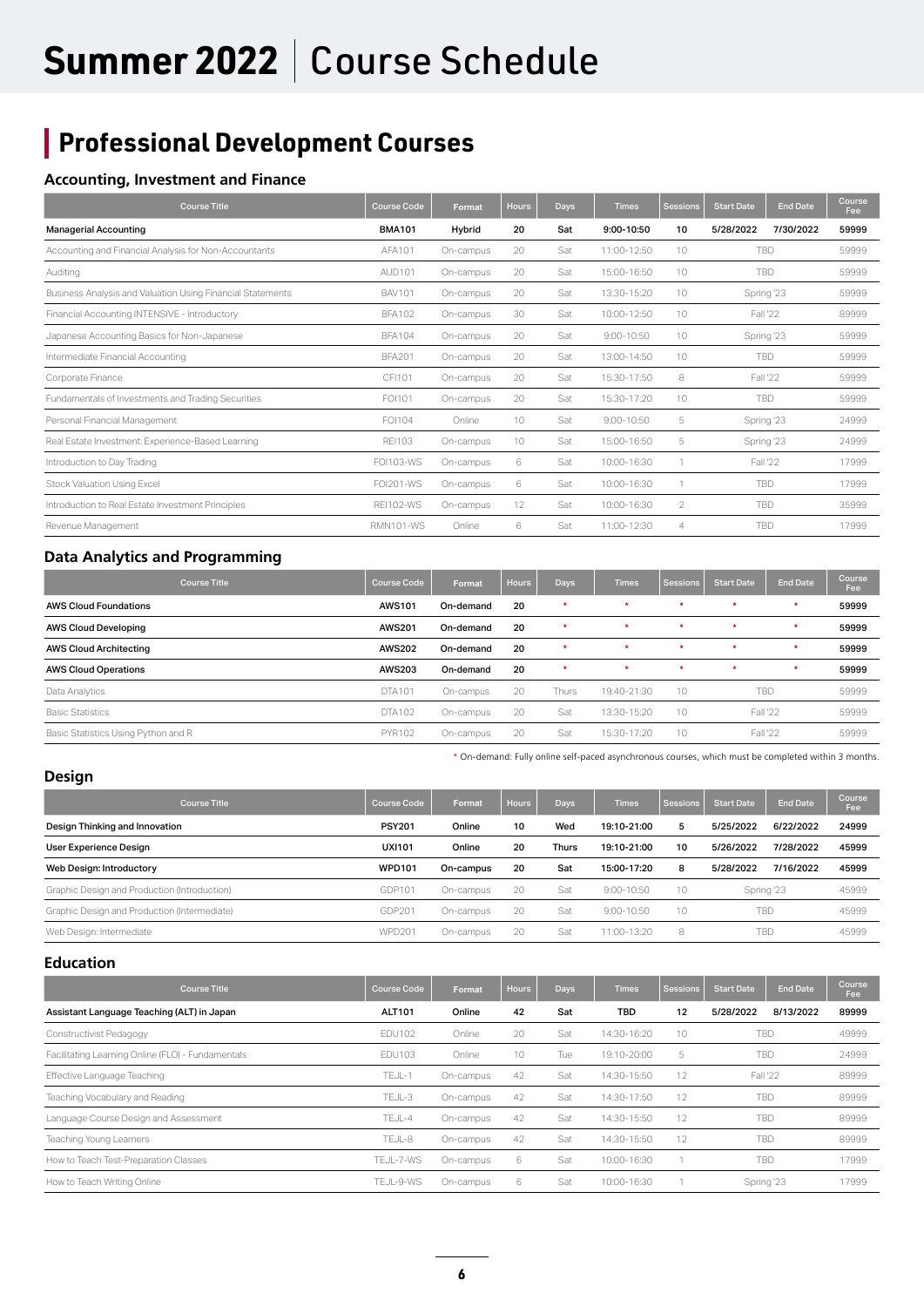#### **General Business and Management**

| <b>Course Title</b>                                               | <b>Course Code</b> | Format    | <b>Hours</b> | Days  | <b>Times</b> | <b>Sessions</b> | <b>Start Date</b> | <b>End Date</b> | Course<br>Fee |
|-------------------------------------------------------------------|--------------------|-----------|--------------|-------|--------------|-----------------|-------------------|-----------------|---------------|
| <b>Principles of Business Management</b>                          | <b>BUS101</b>      | Online    | 20           | Sat   | 9:00-10:50   | 10              | 5/28/2022         | 7/30/2022       | 59999         |
| <b>Business Negotiation</b>                                       | <b>NEG101</b>      | On-campus | 20           | Sat   | 14:30-16:20  | 10              | 5/28/2022         | 7/30/2022       | 59999         |
| Python and R Basic                                                | <b>PYR101</b>      | On-campus | 10           | Sat   | 15:00-16:50  | 5               | 5/28/2022         | 6/25/2022       | 29999         |
| International Business Management                                 | <b>BUS200</b>      | On-campus | 20           | Thurs | 19:10-21:00  | 10              | <b>TBD</b>        |                 | 59999         |
| Product Management                                                | <b>BUS202</b>      | On-campus | 20           | Wed   | 19:10-21:00  | 10              | <b>Fall '22</b>   |                 | 59999         |
| Understanding Economic Issues                                     | <b>ECI101</b>      | On-campus | 20           | Wed   | 19:10-21:00  | 10              | Spring '23        |                 | 59999         |
| International Business Cultures                                   | <b>IBC101</b>      | Online    | 20           | Wed   | 19:10-21:00  | 10              | Spring '23        |                 | 59999         |
| Preview MBA series: MBA in 10 Days                                | <b>MBA200</b>      | On-campus | 20           | Tue   | 19:10-21:00  | 10              | Fall '22          |                 | 59999         |
| Starting Up Your Own Business                                     | <b>SOH102</b>      | On-campus | 20           | Sat   | 11:00-14:50  | 5               | <b>TBD</b>        |                 | 59999         |
| <b>Introduction to Cyber Security</b>                             | <b>ICS101-WS</b>   | Online    | 6            | Sat   | 10:00-11:30  | 4               | 5/28/2022         | 6/18/2022       | 17999         |
| Al for Business                                                   | <b>AIB101-WS</b>   | On-campus | 6            | Sat   | 10:00-16:30  |                 | Fall '22          |                 | 17999         |
| Understanding Block Chain Technology: Implications for Businesses | BCT101-WS          | Online    | 6            | Sat   | 10:00-11:30  | 4               | Fall '22          |                 | 17999         |
| Becoming an Effective Manager                                     | BEM101-WS          | On-campus | 6            | Sat   | 10:00-16:30  |                 | Spring '23        |                 | 17999         |
| All About Business Plans and Business Planning                    | <b>BPL101-WS</b>   | On-campus | 6            | Sat   | 10:00-16:30  |                 | <b>TBD</b>        |                 | 17999         |
| How to Handle Difficult Customers/Colleagues                      | <b>HDC101-WS</b>   | Online    | 6            | Sun   | 10:00-11:30  | 4               | Spring '23        |                 | 17999         |

#### **Human Resources Management**

| <b>Course Title</b>                                                        | Course Code      | Format    | <b>Hours</b> | <b>Days</b> | <b>Times</b> | <b>Sessions</b> | <b>Start Date</b> | <b>End Date</b> | Course<br>Fee |
|----------------------------------------------------------------------------|------------------|-----------|--------------|-------------|--------------|-----------------|-------------------|-----------------|---------------|
| Human Resources Management                                                 | <b>HRM101</b>    | Hybrid    | 20           | Tue         | 19:10-21:00  | 10              | 5/24/2022         | 7/26/2022       | 59999         |
| Japanese Labor/Employment Law                                              | <b>JLL101</b>    | Hybrid    | 20           | Thurs       | 19:10-21:30  | 8               | 5/26/2022         | 7/28/2022       | 59999         |
| Conflict Resolution and Transformation                                     | CRT101           | Hybrid    | 20           | Wed         | 19:10-21:30  | 8               | Fall '22          |                 | 59999         |
| Developing Cultural Intelligence and a Global Mindset                      | <b>DCI101</b>    | On-campus | 20           | Sat         | 15:30-17:20  | 10              | Spring '23        |                 | 59999         |
| Organizational Behavior                                                    | EOB101           | Hybrid    | 20           | Thurs       | 19:10-21:00  | 10              | Fall '22          |                 | 59999         |
| Talent Design for Future Leaders                                           | <b>TAL101</b>    | Hybrid    | 10           | Wed         | 19:10-21:00  | 5               | TBD               |                 | 29999         |
| Applying Hofstede's Cultural Dimensions                                    | <b>HCD101-WS</b> | On-campus | 6            | Sat         | 10:00-16:30  |                 | 8/6/2022          | 8/6/2022        | 17999         |
| Strategic Human Resource Development Principles For International Business | ODP101-WS        | On-campus | 6            | Sat         | 10:00-16:30  |                 |                   | TBD             | 17999         |

#### **Leadership**

| <b>Course Title</b>                                   | <b>Course Code</b> | Format    | <b>Hours</b> | Days  | <b>Times</b> | <b>Sessions</b> | <b>Start Date</b> | <b>End Date</b> | Course<br>Fee |
|-------------------------------------------------------|--------------------|-----------|--------------|-------|--------------|-----------------|-------------------|-----------------|---------------|
| <b>Business Strategy</b>                              | <b>BST101</b>      | On-campus | 20           | Wed   | 19:10-21:30  | 8               | Fall '22          |                 | 59999         |
| Effective Leadership Skills                           | <b>ELS101</b>      | On-campus | 20           | Thurs | 19:10-21:30  | 8               | TBD               |                 | 59999         |
| Leading & Managing Change                             | LMC101             | On-campus | 20           | Tue   | 19:10-21:30  | 8               | TBD               |                 | 59999         |
| Positive Organizational Psychology                    | <b>PSY106</b>      | On-campus | 20           | Wed   | 19:10-21:00  | 10              | Spring '23        |                 | 59999         |
| Coaching Skills for Managers, Team Leaders, and Self  | COA101-WS          | On-campus | 6            | Sat   | 10:00-16:30  |                 | <b>TBD</b>        |                 | 17999         |
| Leading Sustainable Organization Change & Development | <b>ELS101-WS</b>   | On-campus | 6            | Sat   | 10:00-16:30  |                 | TBD               |                 | 17999         |

#### **Legal Studies**

| <b>Course Title</b>               | <b>Course Code</b> | Format | <b>Hours</b> | <b>Days</b> | <b>Times</b>   | <b>Sessions</b> | <b>Start Date</b> | <b>End Date</b> | Course<br>Fee |
|-----------------------------------|--------------------|--------|--------------|-------------|----------------|-----------------|-------------------|-----------------|---------------|
| Basic Primer on Contracts         | <b>BPC101</b>      | Hybrid | 20           | Sat         | 11:00-12:50    | 10              | 5/28/2022         | 7/30/2022       | 59999         |
| <b>Intellectual Property</b>      | <b>INP101</b>      | Hybrid | 20           | Thurs       | 19:10-21:00    | 10              | 5/26/2022         | 7/28/2022       | 59999         |
| Legal English                     | <b>LLE101</b>      | Hybrid | 20           | Sat         | 9:00-10:50     | 10              | 5/28/2022         | 7/30/2022       | 59999         |
| Introduction to American Law      | <b>IAL101</b>      | Hybrid | 20           | Thurs       | 19:10-21:00    | 10              | Fall '22          |                 | 59999         |
| Introduction to Business Law      | <b>IBL101</b>      | Hybrid | 20           | Wed         | 19:10-21:00    | 10              |                   | Spring '23      | 59999         |
| Introduction to Japanese Law      | <b>IJL101</b>      | Hybrid | 20           | Tue         | 19:10-21:00    | 10              | Fall '22          |                 | 59999         |
| Introduction to Paralegal Studies | <b>IPS101</b>      | Hybrid | 20           | Sat         | 11:00-12:50    | 10              | Spring '23        |                 | 59999         |
| Legal Writing                     | <b>LLW101</b>      | Hybrid | 20           | Sat         | $9:00 - 10:50$ | 10              | Fall '22          |                 | 59999         |
| Legal Translation Skills          | <b>LTS101</b>      | Hybrid | 20           | Sat         | 11:00-12:50    | 10              | Fall '22          |                 | 59999         |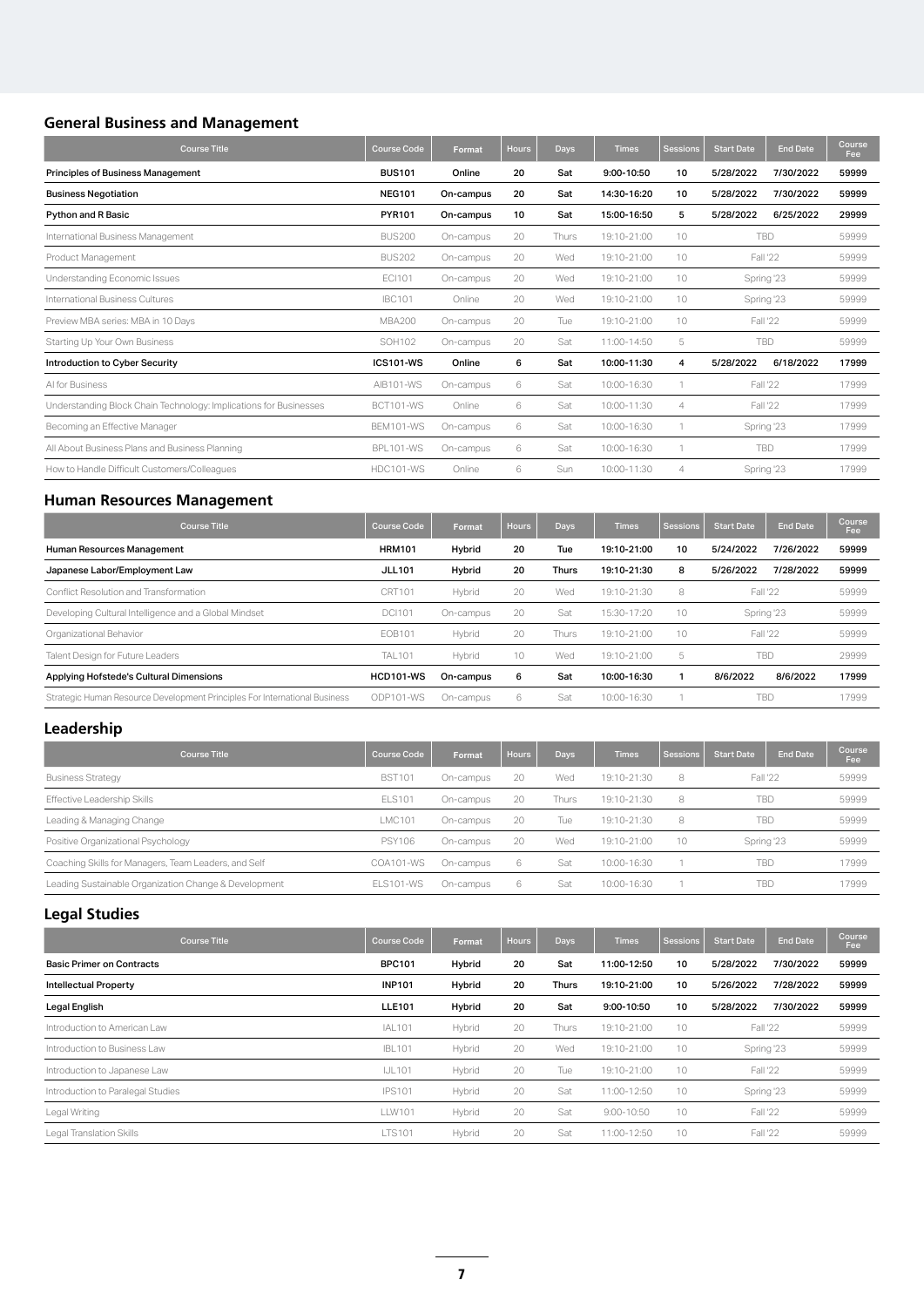# Summer 2022 | Course Schedule

#### **Marketing and Communications**

| <b>Course Title</b>                                    | <b>Course Code</b> | Format    | <b>Hours</b> | <b>Days</b> | <b>Times</b> | <b>Sessions</b> | <b>Start Date</b> | End Date  | Course<br>Fee |
|--------------------------------------------------------|--------------------|-----------|--------------|-------------|--------------|-----------------|-------------------|-----------|---------------|
| <b>Marketing Principles</b>                            | <b>MAR101</b>      | Hybrid    | 20           | Tue         | 19:10-21:00  | 10              | 5/24/2022         | 7/26/2022 | 59999         |
| Brands and Branding                                    | <b>BRB101</b>      | Hybrid    | 20           | Tue         | 19:10-21:00  | 10              | <b>TBD</b>        |           | 59999         |
| Corporate Communications                               | COM101             | Hybrid    | 20           | Wed         | 19:10-21:00  | 10              | <b>TBD</b>        |           | 59999         |
| PR and Media Relations                                 | <b>MER101</b>      | Hybrid    | 20           | Sat         | 11:00-12:50  | 10              | Fall '22          |           | 59999         |
| Integrated Marketing Communications                    | <b>PRE101</b>      | On-campus | 20           | Sat         | 11:00-12:50  | 10              | Spring '23        |           | 59999         |
| Digital Marketing Strategies                           | <b>SMS101</b>      | On-campus | 20           | Thurs       | 19:10-21:00  | 10              | Fall '22          |           | 59999         |
| Digital Marketing: Beyond Social Media                 | <b>SMS201</b>      | On-campus | 20           | Thurs       | 19:10-21:00  | 10              | <b>TBD</b>        |           | 59999         |
| Writing for the Communications Professional            | <b>WCP101</b>      | On-campus | 20           | Tue         | 19:10-21:00  | 10              | Spring '23        |           | 59999         |
| Introduction to Podcasting                             | <b>POD101-WS</b>   | On-campus | 6            | Sat         | 10:00-16:30  |                 | 8/6/2022          | 8/6/2022  | 17999         |
| Branding and Identity Design                           | <b>BID101-WS</b>   | On-campus | 6            | Sat         | 10:00-16:30  |                 | <b>TBD</b>        |           | 17999         |
| Market Research Fundamentals: Focus on the Focus Group | MAR201-WS          | On-campus | 6            | Sat         | 10:00-16:30  |                 | <b>TBD</b>        |           | 17999         |
| Content Marketing Boot Camp                            | <b>MAR202-WS</b>   | On-campus | 6            | Sat         | 10:00-16:30  |                 | Fall '22          |           | 17999         |
| Effective Messaging and Communication                  | SCM101-WS          | On-campus | 6            | Sat         | 10:00-16:30  |                 | <b>TBD</b>        |           | 17999         |

#### **Project Management**

| <b>Course Title</b>                       | <b>Course Code</b> | <b>Format</b> | <b>Hours</b> | <b>Days</b> | <b>Times</b> | <b>Sessions</b> | <b>Start Date</b> | <b>End Date</b> | Course<br>Fee |
|-------------------------------------------|--------------------|---------------|--------------|-------------|--------------|-----------------|-------------------|-----------------|---------------|
| Introduction to Project Management        | <b>BPM101</b>      | Online        | 23           | Sat         | 11:10-13:20  | 10              | 5/28/2022         | 7/30/2022       | 68999         |
| <b>PMP Examination Preparation</b>        | <b>BPM105</b>      | Online        | 23           | Sat         | 14:00-16:10  | 10              | 5/28/2022         | 7/30/2022       | 68999         |
| Agile Project Management                  | <b>BPM102</b>      | Online        | 20           | Sat         | 14:30-16:20  | 10              | Spring '23        |                 | 59999         |
| Project Management Practical Applications | <b>BPM103-WS</b>   | On-campus     | 12           | Sat         | 10:00-16:30  |                 | <b>Fall '22</b>   |                 | 35999         |

#### **Psychology and Social Sciences** (Cross-listed in Personal Interest)

| <b>Course Title</b>                                   | <b>Course Code</b> | <b>Format</b> | Hours, | <b>Days</b> | <b>Times</b> | <b>Sessions</b> | <b>Start Date</b> | <b>End Date</b> | Course<br>Fee |
|-------------------------------------------------------|--------------------|---------------|--------|-------------|--------------|-----------------|-------------------|-----------------|---------------|
| Basic Counseling Skills for Managers and Team Leaders | <b>BCS103</b>      | Online        | 20     | Sat         | 11:00-12:50  | 10              | 5/28/2022         | 7/30/2022       | 49999         |
| Introduction to Psychology                            | <b>PSY100</b>      | Online        | 20     | Thurs       | 19:10-21:00  | 10              | 5/26/2022         | 7/28/2022       | 49999         |
| Cognitive Psychology: Understanding the Human Mind    | <b>PSY107</b>      | Online        | 20     | Tue         | 19:10-21:30  | 8               | 5/24/2022         | 7/12/2022       | 49999         |
| SDGs: Issues in Sustainable Development               | SDG101             | Online        | 20     | Tue         | 19:10-21:30  | 8               | 5/24/2022         | 7/12/2022       | 49999         |
| American Social Movements                             | ASM101             | Online        | 10     | Tue         | 19:10-21:00  | 5               | Spring '23        |                 | 24999         |
| <b>Basic Counseling Skills</b>                        | <b>BCS101</b>      | Online        | 20     | Sat         | 11:00-12:50  | 10              | Fall '22          |                 | 49999         |
| Gender And Social Development                         | <b>GEN101</b>      | On-campus     | 10     | Tue         | 19:10-21:00  | 5               | Fall '22          |                 | 24999         |
| The Psychology of Judgment and Decision-Making        | <b>PJD101</b>      | On-campus     | 20     | Wed         | 19:10-21:00  | 10              | Fall '22          |                 | 49999         |

#### **Translation and Interpretation**

| <b>Course Title</b>                              | <b>Course Code</b> | <b>Format</b> | <b>Hours</b> | <b>Days</b>  | <b>Times</b> | <b>Sessions</b> | <b>Start Date</b> | <b>End Date</b> | Course<br>Fee |
|--------------------------------------------------|--------------------|---------------|--------------|--------------|--------------|-----------------|-------------------|-----------------|---------------|
| <b>Basic Interpretation Skills</b>               | <b>BIS101</b>      | Online        | 20           | Sat          | 15:30-17:20  | 10              | 5/28/2022         | 7/30/2022       | 59999         |
| Interpreting Business Speeches and Presentations | <b>BIS204</b>      | Online        | 20           | Sat          | 13:30-15:20  | 10              | 5/28/2022         | 7/30/2022       | 59999         |
| <b>Business Translation Skills</b>               | <b>BTS101</b>      | Online        | 10           | <b>Thurs</b> | 19:10-21:00  | 5               | 5/26/2022         | 6/23/2022       | 29999         |
| Intermediate Japanese Translation Skills         | <b>JSL501</b>      | Online        | 20           | Tue          | 19:10-21:30  | 8               | 5/24/2022         | 7/26/2022       | 59999         |
| <b>Technical And Scientific Translation</b>      | <b>TTS101</b>      | Online        | 10           | <b>Thurs</b> | 19:10-21:00  | 5               | 6/30/2022         | 7/28/2022       | 29999         |
| Intermediate Interpreting                        | <b>BIS201</b>      | Online        | 20           | Sat          | 13:30-15:20  | 10              | Fall '22          |                 | 59999         |
| Interpretation for Business Purposes             | <b>IBP101-S</b>    | Online        | 20           | Sat          | 15:30-17:20  | 10              | Fall '22          |                 | 59999         |
| <b>Translation Skills</b>                        | <b>JSL401</b>      | Online        | 20           | Thurs        | 19:10-21:00  | 10              | Fall '22          |                 | 59999         |
| News And Media Translation                       | <b>MTS101</b>      | Online        | 20           | Tue          | 19:10-21:00  | 10              | Fall '22          |                 | 59999         |
| Translation for Advertising                      | ADT101-WS          | Online        | 6            | Sat          | 10:00-11:30  | 4               | Spring '23        |                 | 17999         |
| Interpreting for Medical/Pharmaceutical Meetings | <b>BIS202-WS</b>   | Online        | 6            | Sat          | 13:30-15:00  | 4               | 8/6/2022          | 8/27/2022       | 17999         |
| Interpreting for Marketing Management Meetings   | <b>BIS203-WS</b>   | Online        | 6            | Sat          | 15:00-16:30  | 4               |                   | Spring '23      | 17999         |
| Grammar for Translators                          | GFT101-WS          | On-campus     | 6            | Sat          | 10:00-16:30  |                 | Fall '22          |                 | 17999         |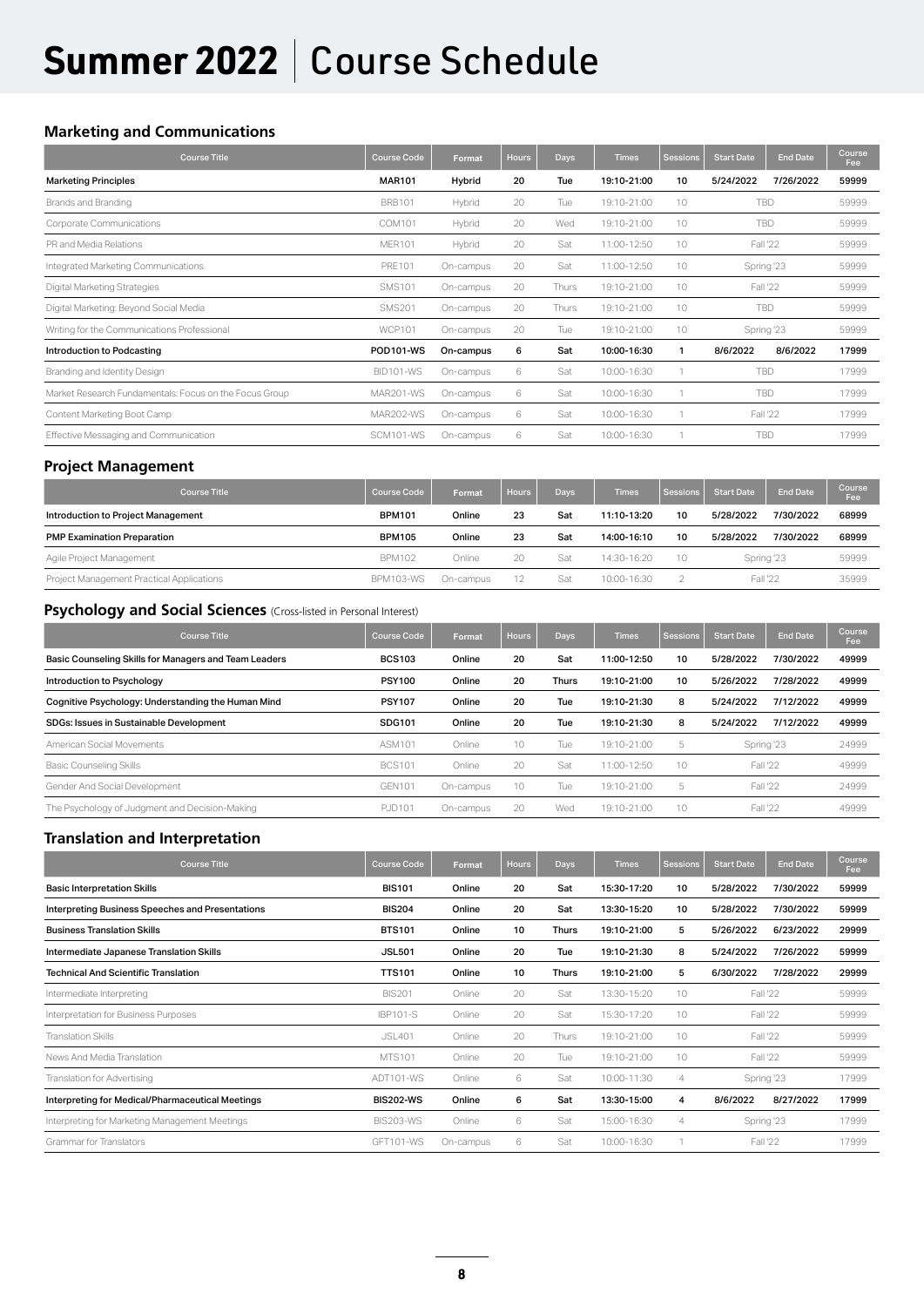## **Personal Interest Courses**

| <b>Course Title</b>                                      | <b>Course Code</b> | Format    | <b>Hours</b> | <b>Days</b> | <b>Times</b> | <b>Sessions</b> | <b>Start Date</b> | <b>End Date</b> | Course<br>Fee |
|----------------------------------------------------------|--------------------|-----------|--------------|-------------|--------------|-----------------|-------------------|-----------------|---------------|
| <b>Historical Introduction to the New Testament</b>      | <b>HNT101</b>      | Online    | 20           | Sat         | 11:00-12:50  | 10              | 5/28/2022         | 7/30/2022       | 45999         |
| Introduction to Interior Design                          | <b>IID101</b>      | On-campus | 20           | Wed         | 19:10-21:00  | 10              | 5/25/2022         | 7/27/2022       | 45999         |
| Joy of Singing Musicals                                  | <b>JSM101</b>      | On-campus | 20           | Sat         | 15:30-17:20  | 10              | 5/28/2022         | 7/30/2022       | 45999         |
| Introduction to Yoga                                     | <b>YOG102</b>      | On-campus | 10           | Sat         | 9:00-10:50   | 5               | 5/28/2022         | 6/25/2022       | 22999         |
| Stage Acting                                             | ACT101             | On-campus | 20           | Sat         | 13:30-15:20  | 10              | Spring '23        |                 | 45999         |
| American History Topics                                  | AHT101             | On-campus | 20           | Sat         | 11:00-12:50  | 10              | <b>TBD</b>        |                 | 45999         |
| Dance                                                    | <b>DAN101</b>      | On-campus | 20           | Sat         | 10:00-11:50  | 10              | Fall '22          |                 | 45999         |
| Introduction to American Culture                         | <b>IAC101</b>      | Hybrid    | 20           | Sat         | 13:30-15:20  | 10              | Fall '22          |                 | 45999         |
| Colors for Interiors                                     | <b>IID102</b>      | On-campus | 20           | Wed         | 19:10-21:00  | 10              | Fall '22          |                 | 45999         |
| Introduction to Drafting and Drawing for Interior Design | <b>IID103</b>      | On-campus | 20           | Wed         | 19:10-21:00  | 10              | Spring '23        |                 | 45999         |
| Leading Exceptional Tours in Japan                       | <b>IJV101</b>      | Online    | 20           | Sat         | 13:30-15:20  | 10              | Fall '22          |                 | 45999         |
| Ikebana                                                  | <b>IKB101</b>      | On-campus | 10           | Sat         | 13:30-15:20  | 5               | <b>TBD</b>        |                 | 22999         |
| Introduction to Western Civilization                     | <b>IWC101</b>      | On-campus | 20           | Sat         | 11:00-12:50  | 10              | Fall '22          |                 | 45999         |
| Introduction to the World of Japanese Sake               | <b>SAK101</b>      | On-campus | 10           | Thurs       | 19:10-21:00  | 5               | <b>Fall '22</b>   |                 | 22999         |
| Understanding Japanese Society                           | <b>UJS101</b>      | Hybrid    | 20           | Thurs       | 19:10-21:00  | 10              | <b>TBD</b>        |                 | 45999         |
| World of Japanese Art                                    | WJA101             | On-campus | 20           | Sat         | 10:00-12:20  | 8               | Fall '22          |                 | 45999         |
| <b>Exploring the World of Craft Beer</b>                 | <b>BER101-WS</b>   | On-campus | 6            | Sat         | 10:00-16:30  | 1               | 8/6/2022          | 8/6/2022        | 17999         |
| The Power of Positive Psychology                         | <b>PSY104-WS</b>   | On-campus | 6            | Sat         | 10:00-16:30  |                 | Spring '23        |                 | 17999         |

 **For the full list of TUJ Continuing Education Courses, please visit: cont-ed.tuj.ac.jp**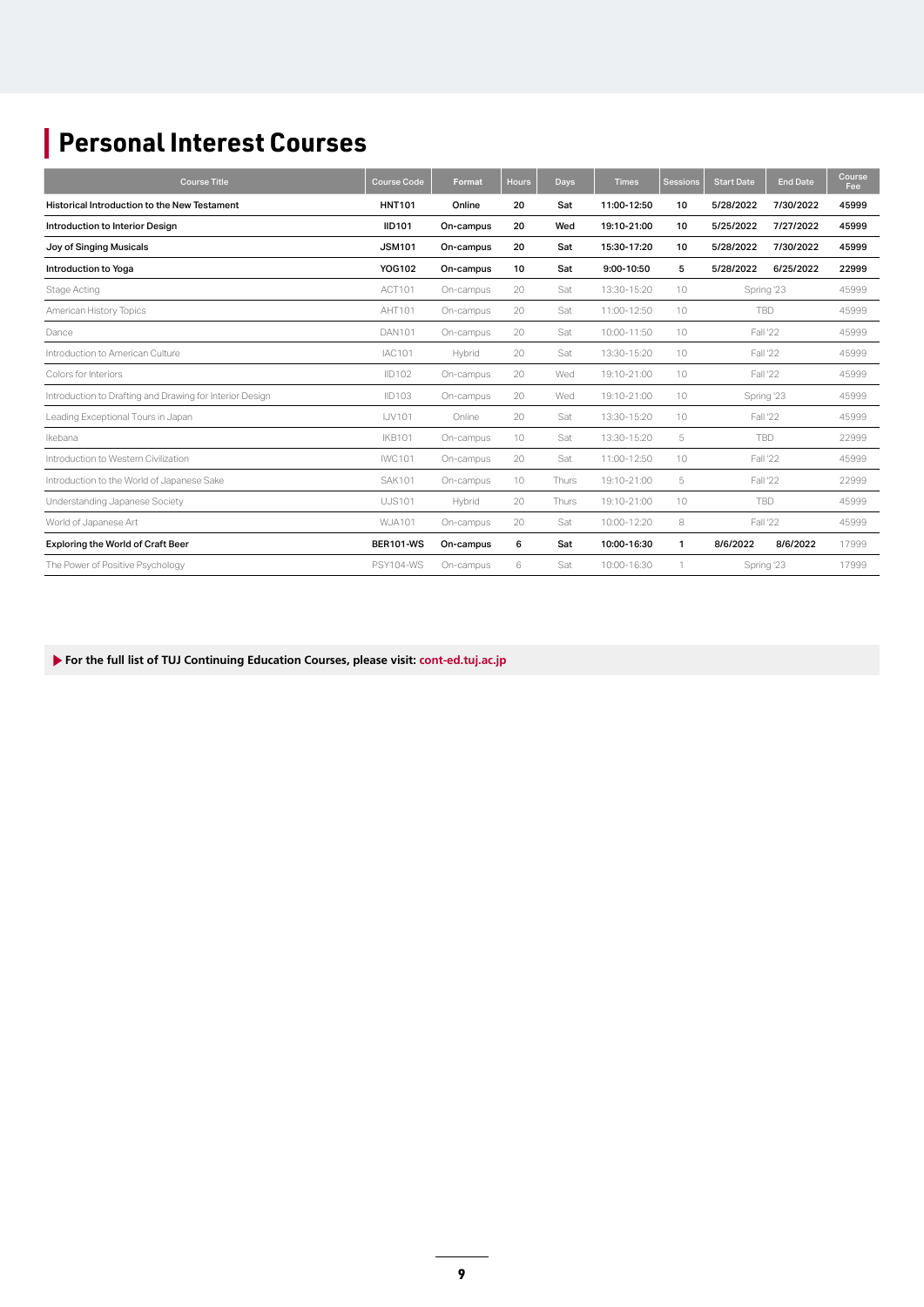## **Certificate Programs**

TUJ Continuing Education offers certificate programs in various fields. These certificates offer proof of concentrated study and your competitiveness. In less than a year, earn a credential to help you reach the next step—whether it's advancing to senior management, starting a business, or pursuing a new career. TUJ certificates fit your life, with flexible options for evening, weekend, and online formats. Featuring subjects ranging from business, finance, marketing and leadership, our certificates prepare you with the skills you need to set yourself apart from your professional peers.

Certificates are earned by successfully completing a set of core and elective courses. Typically, certificates require between 6 and 12 Continuing Education Units (CEUs), and can be completed with 3 to 6 semesters (1-2 years). One CEU is earned for every 10 hours of classroom instruction and satisfactory coursework.

**Information regarding the number of CEUs required to complete a certificate may be found on our website: www.tuj.ac.jp/cont-ed/certificate**

- **Accounting and Finance** | 11 CEUs
- **Basic Interpretation Skills** | 11 CEUs \*
- **Basic Translation Skills** | 10 CEUs \*
- **Human Resources Management** | 12 CEUs
- **Interior Design** | 6 CEUs
- **International Business Communication** | 12 CEUs
- **International Business Management** | 12 CEUs
- **Leadership Skills** | 10 CEUs
- **Legal Assistant Studies** | 10 CEUs
- **Marketing and Communications** | 10.6 CEUs
- **Management Fundamentals** | 12 CEUs
- **Project Management** | 5.8 CEUs \*
- **Teaching English to Japanese Learners** | 12.6 CEUs \*

\* Certificates can be earned entirely online.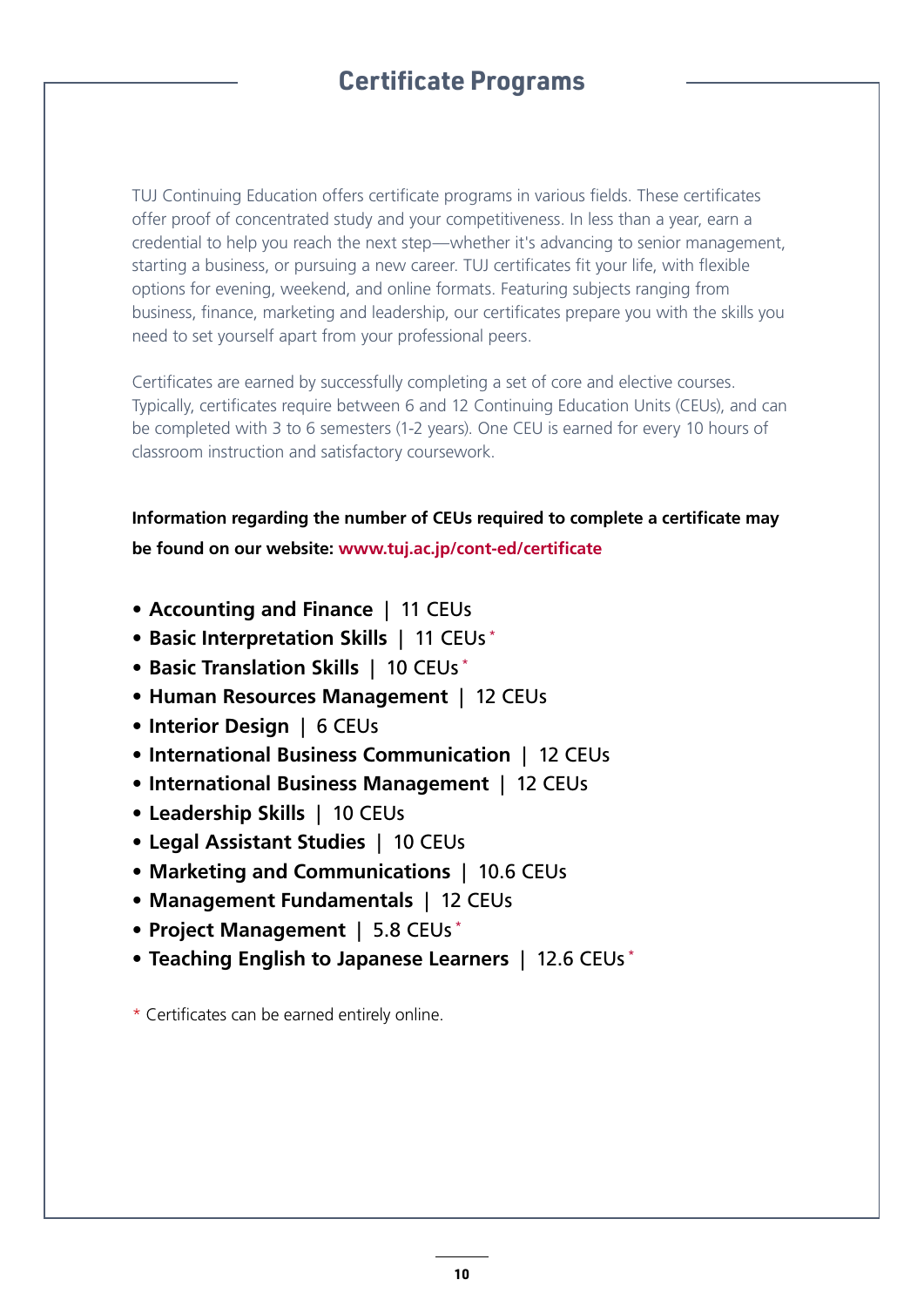## **Introducing over 170 brand new self-paced on-demand online courses and certificates**

TUJ Continuing Education now provides the full range of adult learning options, including in-person instructor-led courses, live courses remote-taught via Zoom, and now fully online self-paced courses. Our new online courses are offered in partnership with MindEdge Learning, a leading US provider of online higher education and professional development, and have been selected specifically to meet the learning needs of our community and to complement TUJ's more than 200 existing continuing education courses and workshops.

- Designed for adult learners
- Combine interactive exercises, videos, and real-world examples or case studies
- Provide access to an expert in a related field to answer questions
- Internationally accredited for CEU credits
- Complete on your own schedule
- Delivered fully in English
- From as quick as 90 minutes to more than 80 hours of integrated study
- Start as low as ¥3,000

### **Courses and certificates are available in 17 learning categories**











Computer Applications Creativity & Innovation Cyber Security & CISSP Data Analytics





GED Prep



















Operations Project Management Six Sigma & Lean Sustainable Management Women in Business





*MindEdge is a leading U.S. provider of online learning, and is recognized by such organizations as the Project Management Institute, the Society for Human Resource Management, and the American Council on Education. TUJ is MindEdge's first partner in the Asia-Pacific region. Online courses offered through MindEdge are not eligible for TUJ discounts (i.e. early bird, Friend of TUJ, or alumni), and may follow different policies and procedures.*

#### **View all available courses at: www.tuj.ac.jp/cont-ed/mindedge**